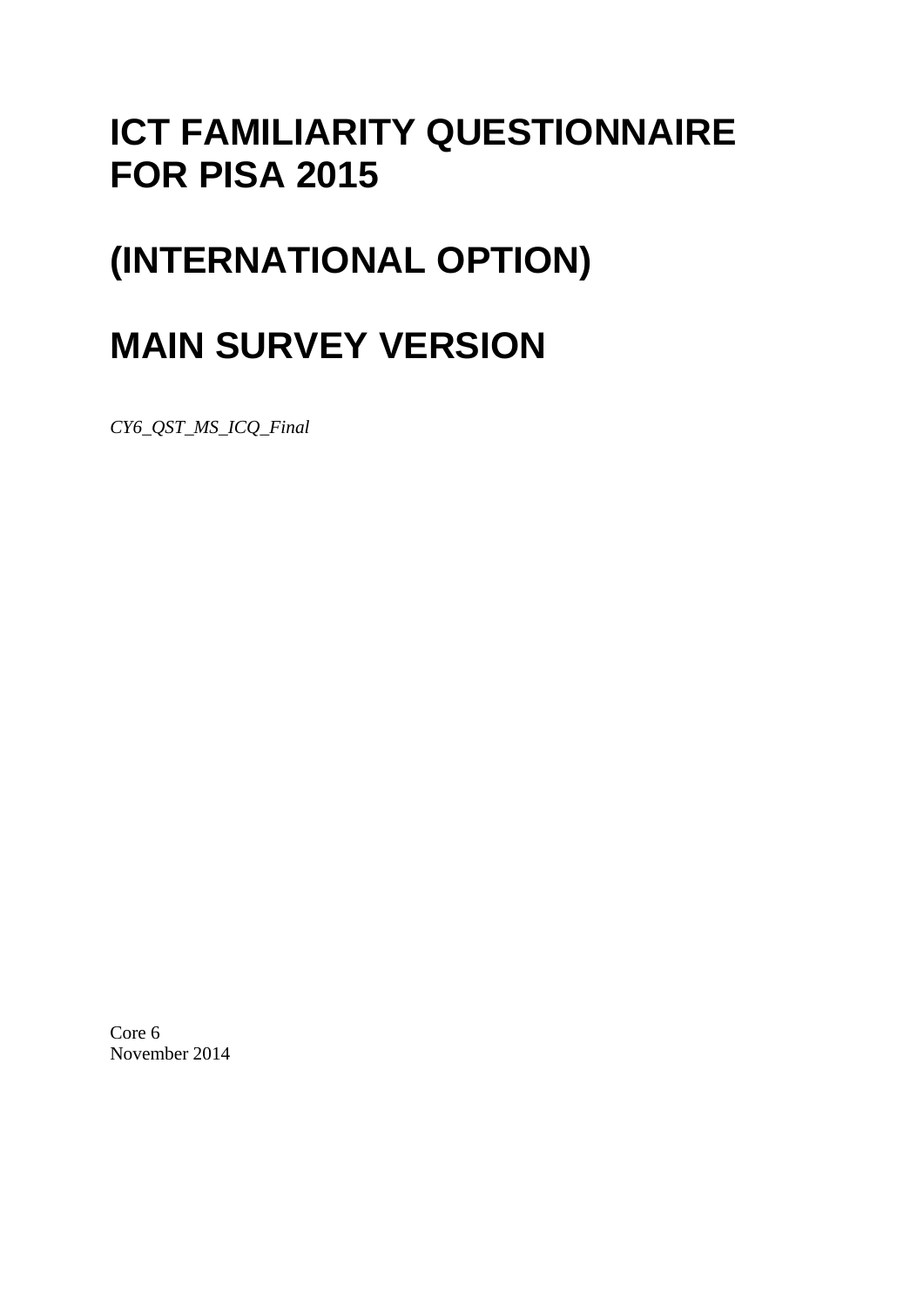**In the following questions, you will be asked about different aspects related to digital media and digital devices, including desktop computers, portable laptops, notebooks, smartphones, tablet computers, cell phones without internet access, game consoles, and internet-connected television.**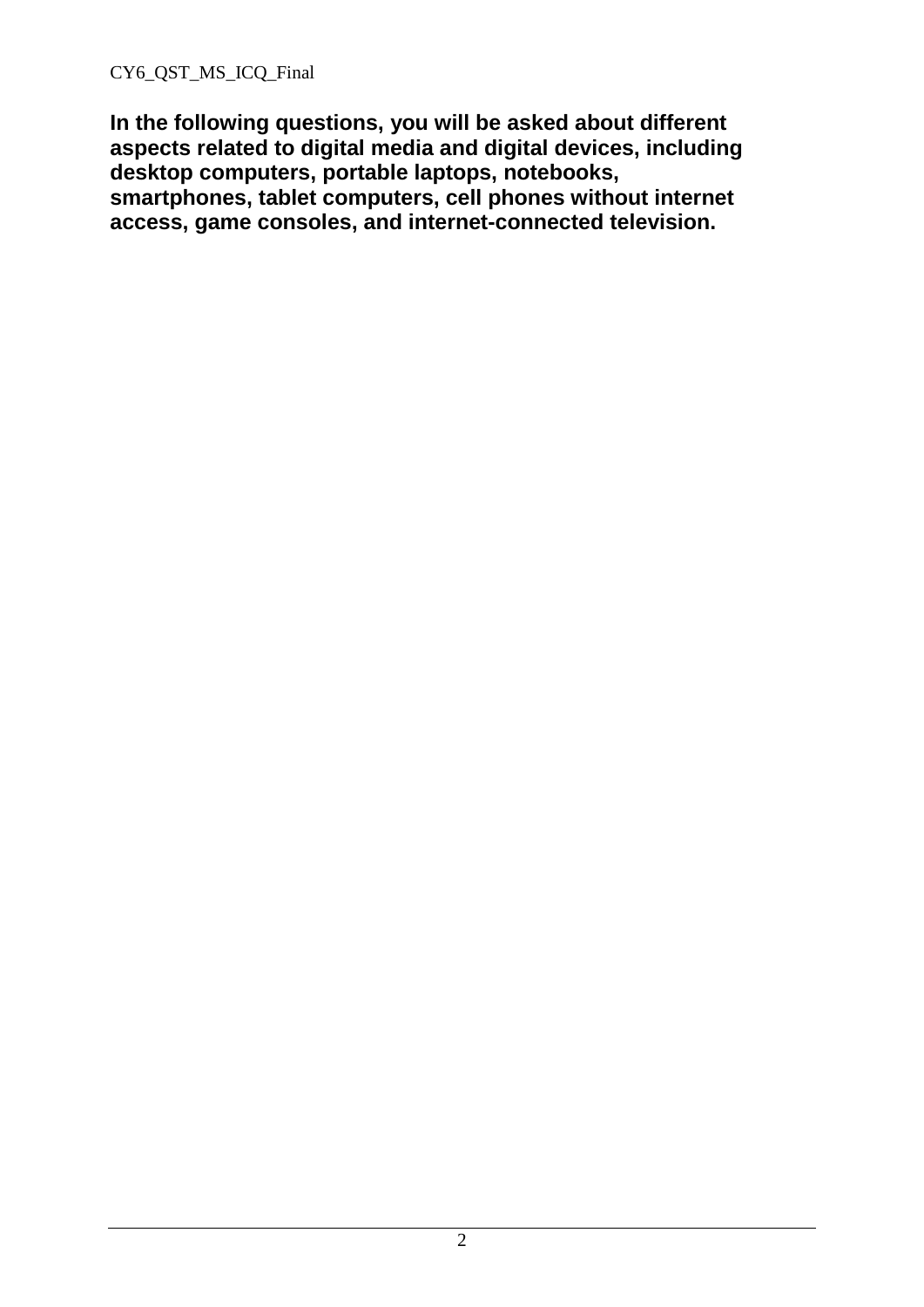#### **IC001 Are any of these devices available for you to use at home?**

|                   |                                                                                                                                | Yes, and I<br>use it | Yes, but I<br>don't use it | N <sub>O</sub>      |
|-------------------|--------------------------------------------------------------------------------------------------------------------------------|----------------------|----------------------------|---------------------|
| <b>IC001Q01TA</b> | Desktop computer                                                                                                               | $\Box_1$             | $\Box$ ,                   | $\Box_3$            |
| <b>IC001Q02TA</b> | Portable laptop, or notebook                                                                                                   | $\Box_1$             | $\Box$ ,                   | $\Box$ 3            |
| <b>IC001Q03TA</b> | $\langle$ Tablet computer> (e.g. $\langle$ iPad <sup>®</sup> >,<br>$\langle$ BlackBerry <sup>®</sup> PlayBook <sup>TM</sup> >) | $\Box_1$             | $\Box$                     | $\Box$ 3            |
| IC001Q04TA        | Internet connection                                                                                                            | $\Box_1$             | $\Box$ <sub>2</sub>        | $\Box$ <sub>3</sub> |
| <b>IC001Q05TA</b> | $\langle$ Video games console>, e.g. $\langle$ Sony®<br>$PlayStation^{\circledR}$                                              | $\Box_1$             | $\Box$ ,                   | $\Box$ 3            |
| <b>IC001Q06TA</b> | <cell phone=""> (without Internet access)</cell>                                                                               | $\Box_1$             | $\Box$ ,                   | $\Box$ 3            |
| IC001Q07TA        | <cell phone=""> (with Internet access)</cell>                                                                                  | $\Box_1$             | $\Box$ ,                   | $\Box_3$            |
| <b>IC001Q08TA</b> | Portable music player (Mp3/Mp4<br>player, iPod <sup>®</sup> or similar)                                                        | $\Box_1$             | $\Box$ ,                   | $\Box_{3}$          |
| <b>IC001Q09TA</b> | Printer                                                                                                                        | $\Box_1$             | $\Box$ ,                   | $\Box$ 3            |
| <b>IC001Q10TA</b> | USB (memory) stick                                                                                                             | $\Box_1$             | $\Box$ ,                   | $\Box$ 3            |
| <b>IC001Q11TA</b> | <ebook reader="">, e.g. <amazon®<br><math>Kindle^{TM}</math></amazon®<br></ebook>                                              |                      |                            | $\Box$ 3            |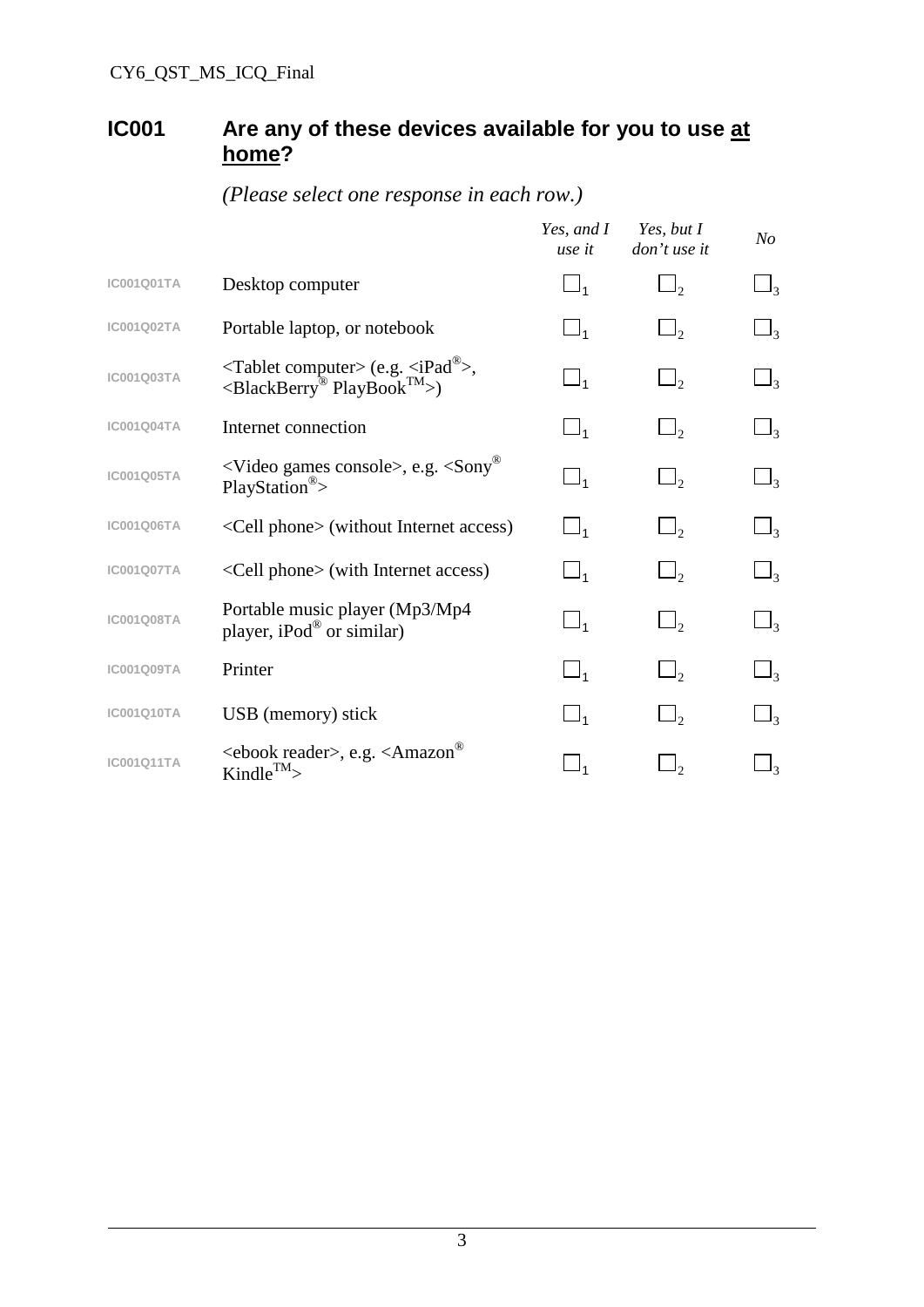#### **IC009 Are any of these devices available for you to use at school?**

|                   |                                                                                                                      | Yes, and I<br>use it   | Yes, but I<br>don't use it | No                    |
|-------------------|----------------------------------------------------------------------------------------------------------------------|------------------------|----------------------------|-----------------------|
| <b>IC009Q01TA</b> | Desktop computer                                                                                                     | $\Box_1$               |                            | $\perp_3$             |
| IC009Q02TA        | Portable laptop or notebook                                                                                          | $\Box_1$               |                            | $\perp$ <sub>3</sub>  |
| <b>IC009Q03TA</b> | $\langle$ Tablet computer> (e.g. $\langle$ iPad $^{\circledR}$ >,<br>$\langle$ BlackBerry® PlayBook <sup>TM</sup> >) | $\Box_1$               | $\Box_2$                   | $\Box_3$              |
| <b>IC009Q05NA</b> | Internet-connected school computers                                                                                  | $\Box_1$               | $\Box$ ,                   | $\Box_3$              |
| <b>IC009Q06NA</b> | Internet connection via wireless<br>network                                                                          | $\Box_1$               | $\Box$ ,                   | $\Box_3$              |
| <b>IC009Q07NA</b> | Storage space for school-related data,<br>e.g. a folder for own documents                                            | $\square_{\mathbf{1}}$ | $\Box$ <sub>2</sub>        | $\sqcup_{3}$          |
| <b>IC009Q08TA</b> | USB (memory) stick                                                                                                   | $\Box_1$               | $\Box$ ,                   | $\sqcup$ <sub>3</sub> |
| <b>IC009Q09TA</b> | <ebook reader="">, e.g. <amazon®<br>Kindle<sup>TM</sup>&gt;</amazon®<br></ebook>                                     | $\Box_1$               |                            | $\perp$ 3             |
| <b>IC009Q10NA</b> | Data projector, e.g. for slide<br>presentations                                                                      | $\Box_1$               | $\Box$ ,                   | $\Box_3$              |
| <b>IC009Q11NA</b> | Interactive whiteboard, e.g.<br>$\leq$ SmartBoard <sup>®</sup> >                                                     |                        |                            |                       |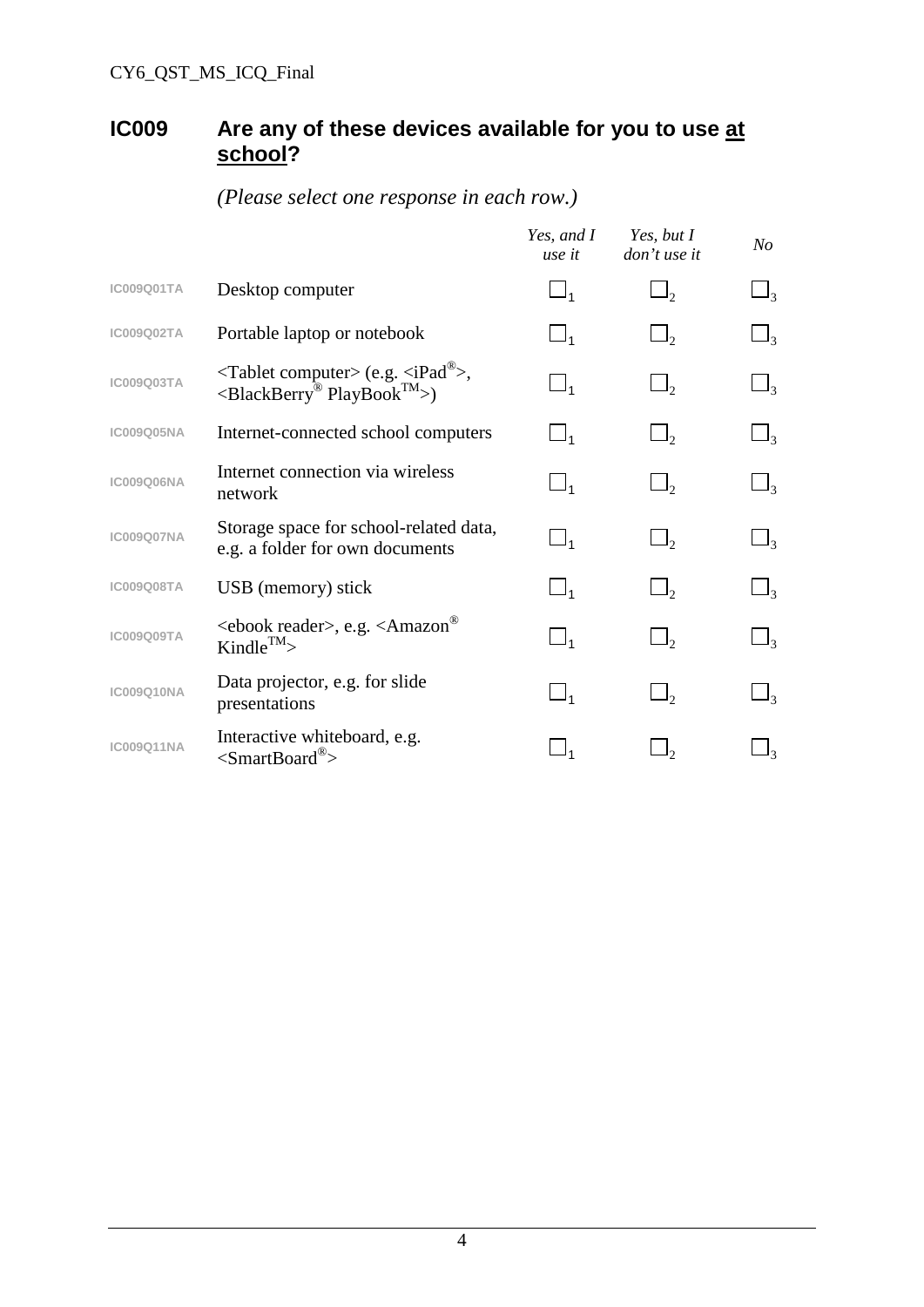**IC002Q01NA**

#### **IC002 How old were you when you first used a digital device?**

*(Please think of different kinds of digital devices such as for example desktop computers, portable laptops, notebooks, smartphones, tablet computers, cell phones without internet access, game consoles, or internet-connected television.)*

*(Please select one response.)*

| 6 years old or<br>younger | 7-9 years old | $10-12$ years<br>old | 13 years old or<br>older | I had never<br>used a digital<br>device until<br>today |
|---------------------------|---------------|----------------------|--------------------------|--------------------------------------------------------|
|                           |               |                      |                          |                                                        |

 $\rightarrow$  If the student selects "I have never used a digital device until today", the questionnaire will terminate because the following questions will not be relevant to the student.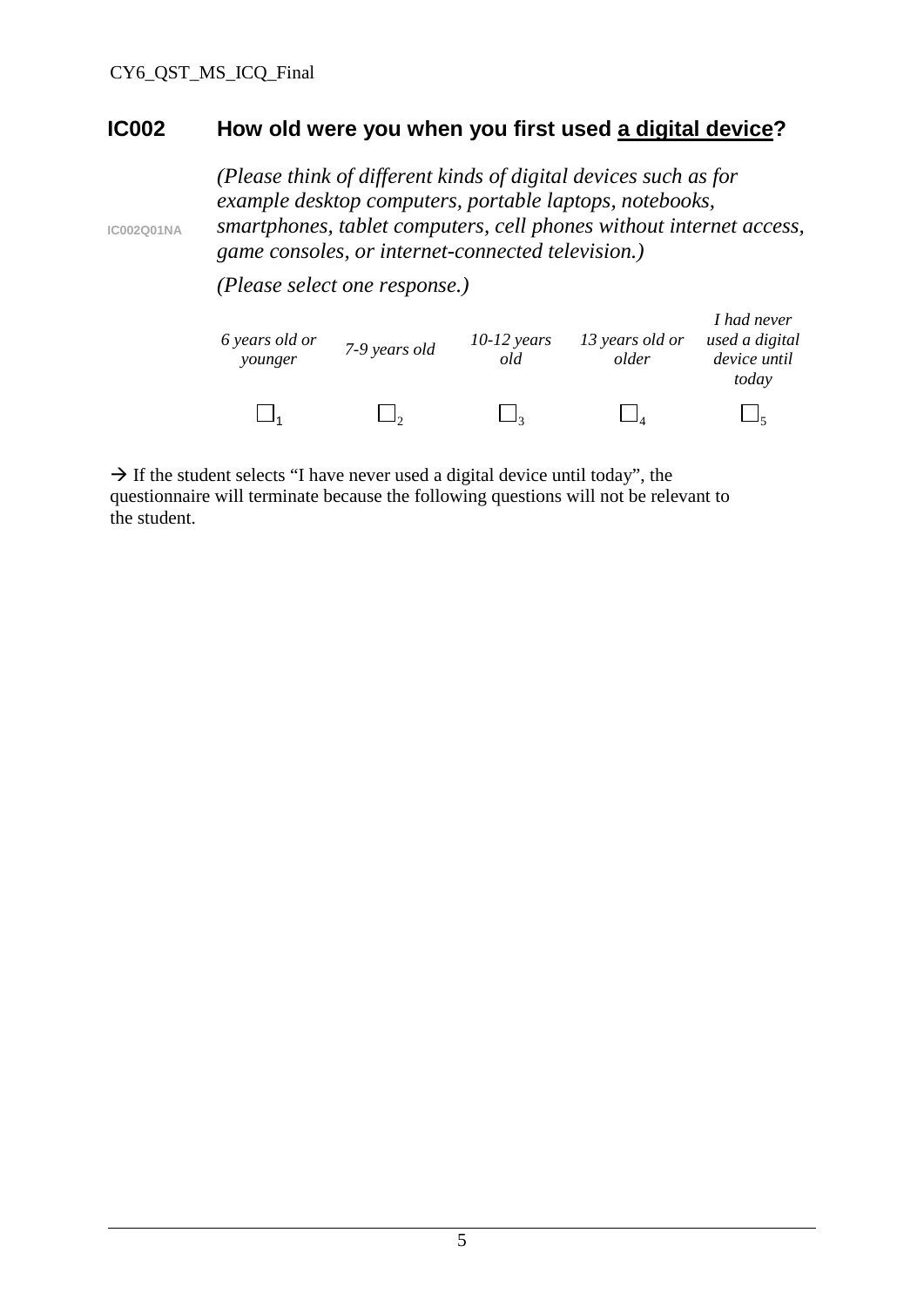### **IC003 How old were you when you first used a computer?**

**IC003Q01TA** *(Please select one response.)*

| 6 years old or<br>younger | 7-9 years old | $10-12$ years<br>old | 13 years old or<br>older | I had never<br>used a<br>computer until<br>today |
|---------------------------|---------------|----------------------|--------------------------|--------------------------------------------------|
|                           |               |                      |                          |                                                  |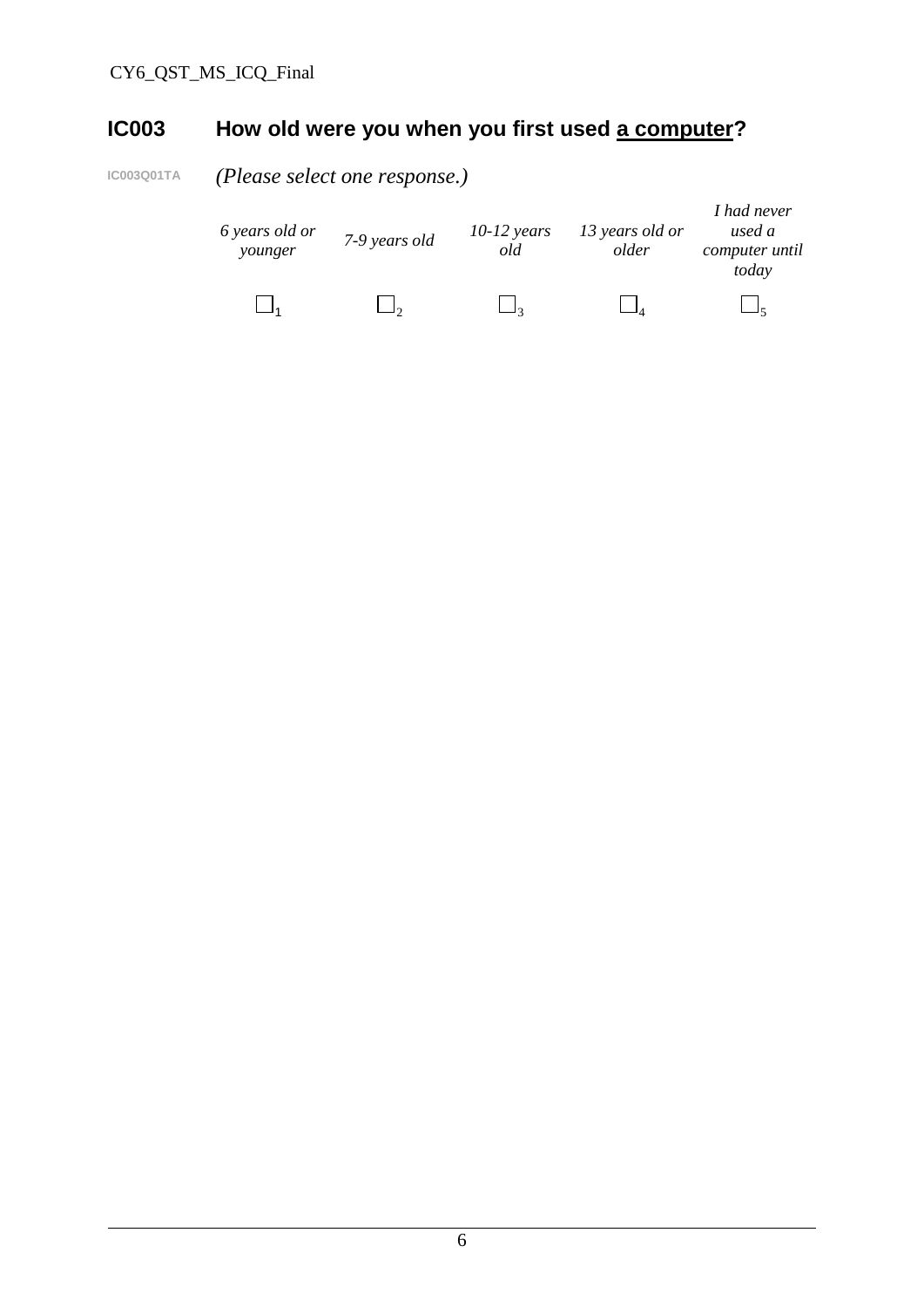#### **IC004 How old were you when you first accessed the Internet?**

**IC004Q01T** *(Please select one response.)*

| 6 years old or<br>younger | 7-9 years old | $10-12$ years<br>old | 13 years old or<br>older | I have never<br>accessed the<br>Internet |  |
|---------------------------|---------------|----------------------|--------------------------|------------------------------------------|--|
|                           |               |                      |                          |                                          |  |

This is a filter question. If a student responds "5", I have never accessed the Internet, IC005-IC007 are not applicable and students will proceed to IC008.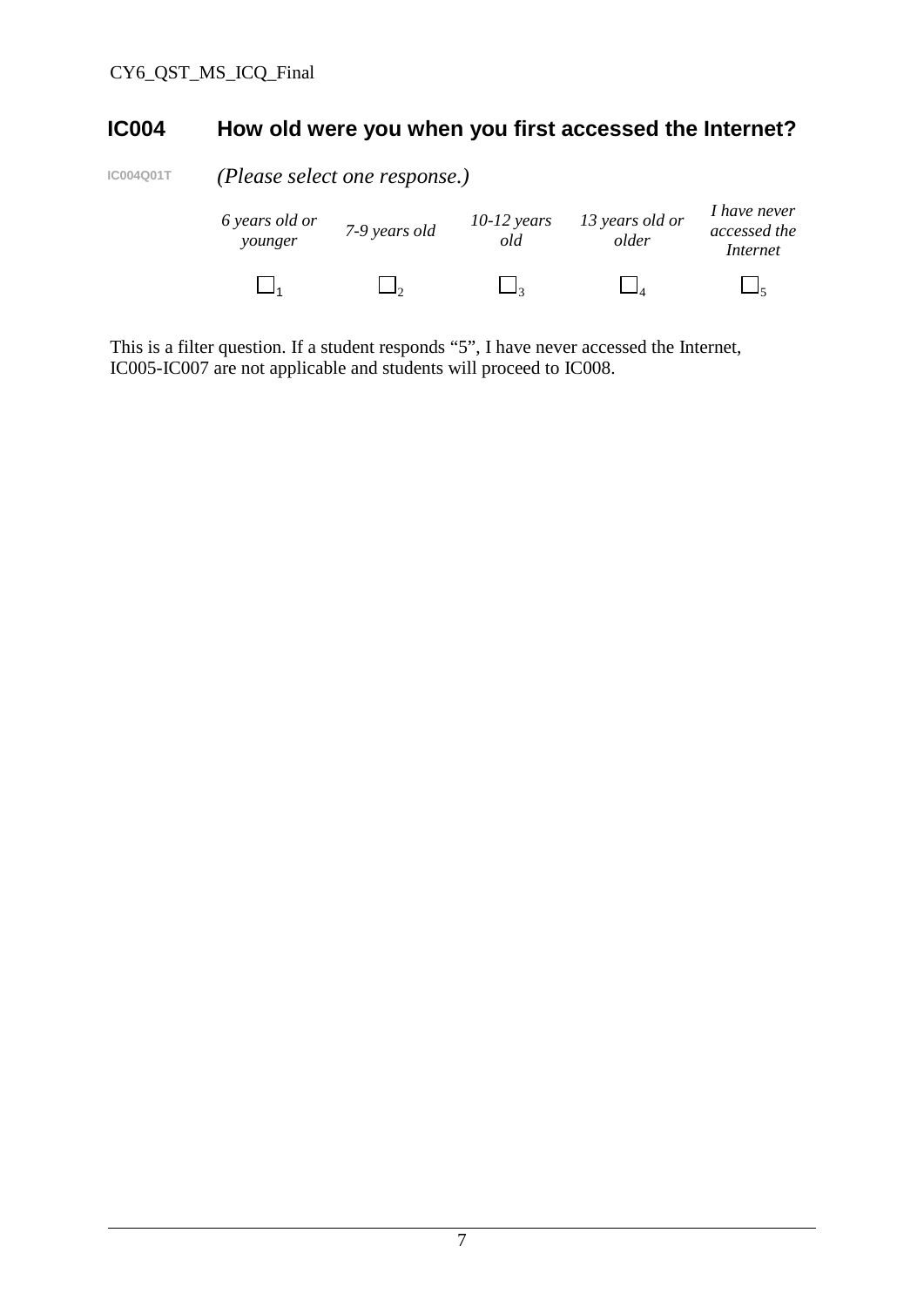#### CY6\_QST\_MS\_ICQ\_Final

Only if students answered "1"-"4" in IC004.

#### **IC005 IC005Q01TA During a** *typical* **weekday, for how long do you use the Internet at school?**

*(Please select one response.)*

| No time | $1 - 30$<br>minutes<br>per day | $31 - 60$<br>minutes<br>per day | <i>Between</i><br>1 hour<br>and 2<br>hours per<br>day | <b>Between</b><br>2 hours<br>and 4<br>hours per<br>day | <b>Between</b><br>4 hours<br>and 6<br>hours per<br>day | More<br>than 6<br>hours per<br>day |
|---------|--------------------------------|---------------------------------|-------------------------------------------------------|--------------------------------------------------------|--------------------------------------------------------|------------------------------------|
|         |                                |                                 |                                                       |                                                        |                                                        |                                    |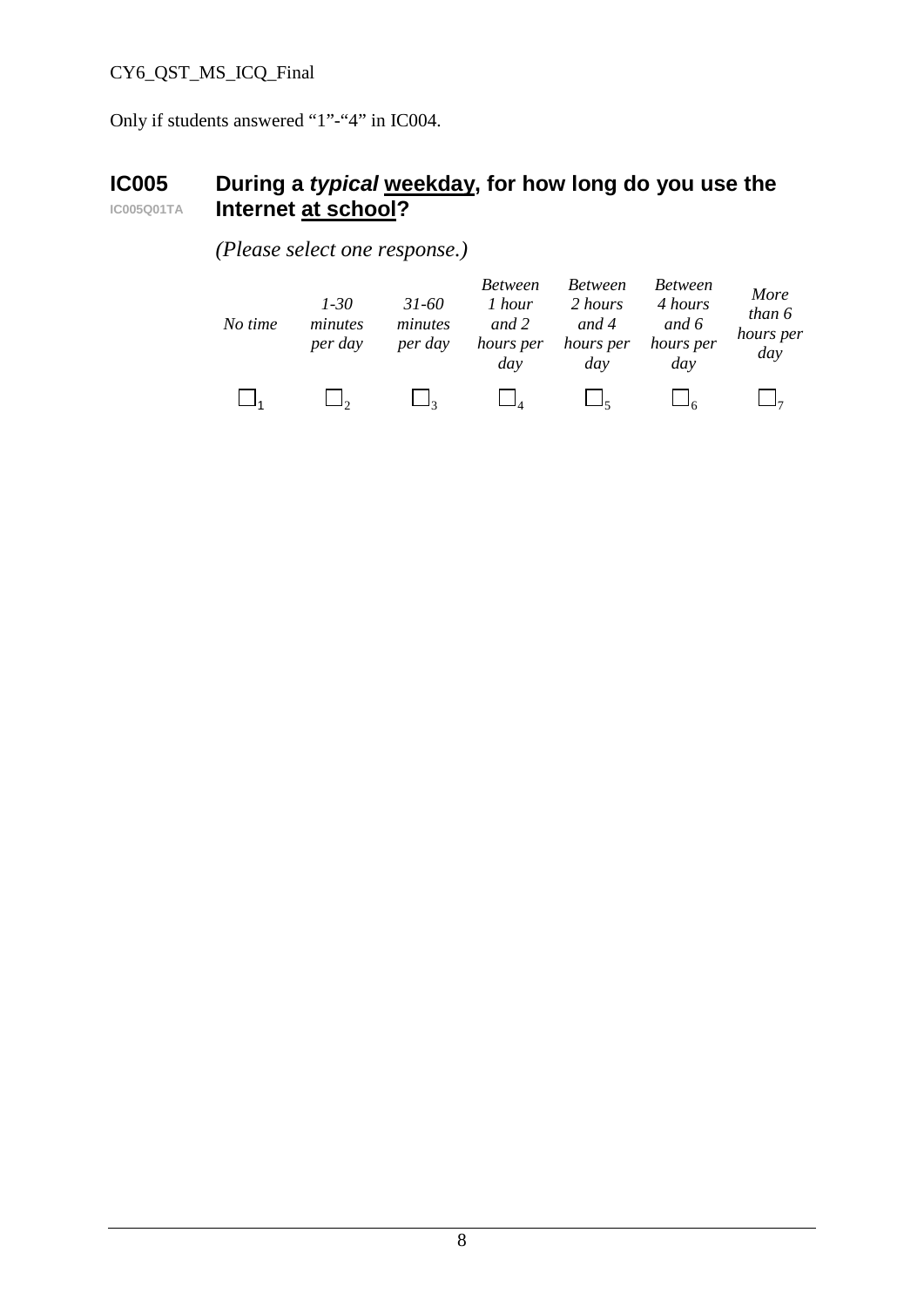#### CY6\_QST\_MS\_ICQ\_Final

Only if students answered "1"-"4" in IC004.

#### **IC006 IC006Q01TA During a** *typical* **weekday, for how long do you use the Internet outside of school?**

#### *(Please select one response.)*

| No time | 1-30<br>minutes<br>per day | $31 - 60$<br>minutes<br>per day | Between 1 Between 2 Between 4 More than<br>2 hours<br>per day | hour and hours and hours and<br>4 hours<br>per day | 6 hours<br>per day | 6 hours<br>per day |
|---------|----------------------------|---------------------------------|---------------------------------------------------------------|----------------------------------------------------|--------------------|--------------------|
|         |                            |                                 |                                                               |                                                    |                    |                    |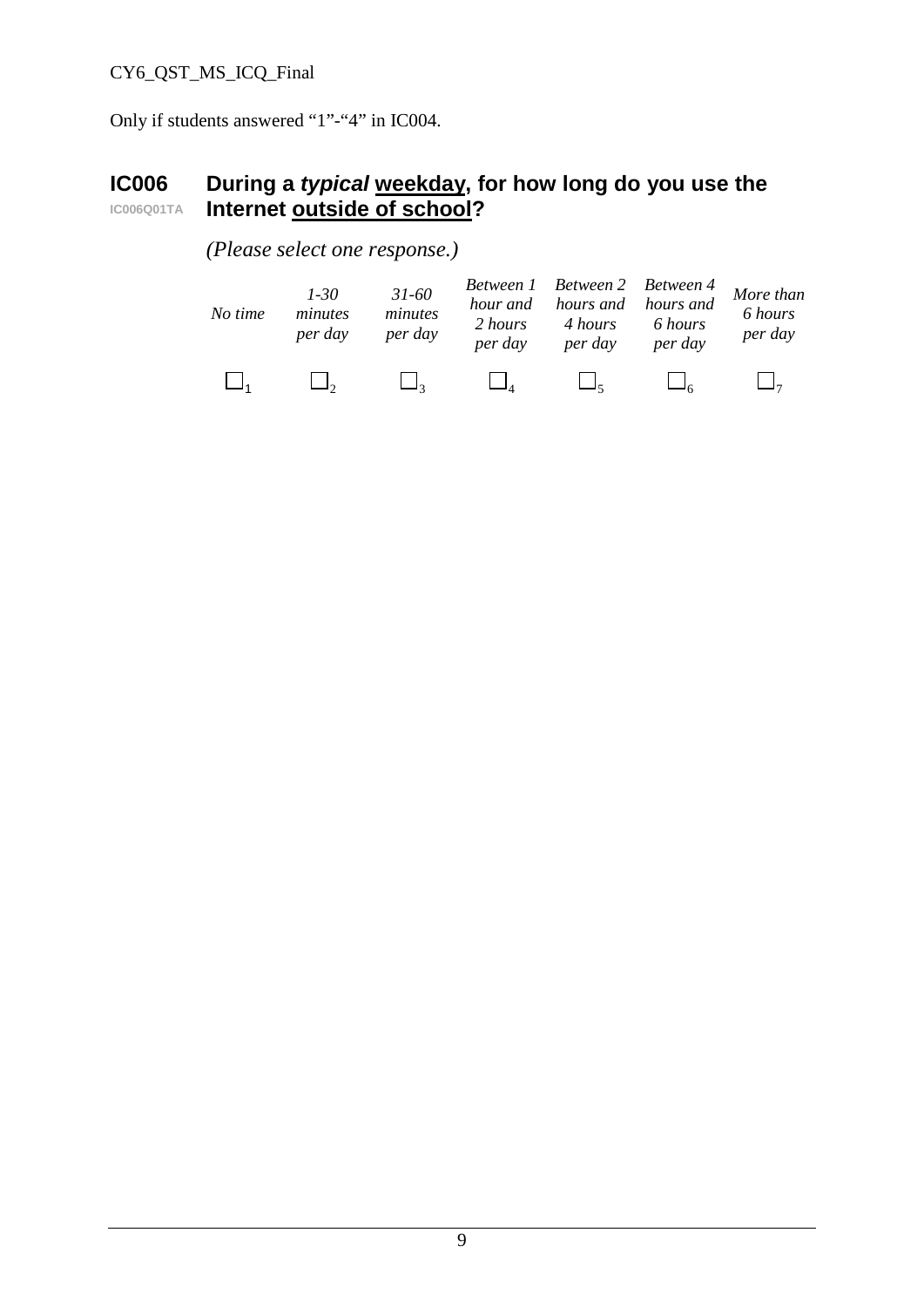#### CY6\_QST\_MS\_ICQ\_Final

Only if students answered "1"-"4" in IC004.

#### **IC007 IC007Q01TA On a** *typical* **weekend day, for how long do you use the Internet outside of school?**

| No time | $1 - 30$<br>minutes<br>per day | $31 - 60$<br>minutes<br>per day | <b>Between</b><br>1 hour<br>and 2<br>hours per<br>day | <b>Between</b><br>2 hours<br>and 4<br>hours per<br>day | <b>Between</b><br>4 hours<br>and 6<br>hours per<br>day | More<br>than 6<br>hours per<br>day |
|---------|--------------------------------|---------------------------------|-------------------------------------------------------|--------------------------------------------------------|--------------------------------------------------------|------------------------------------|
|         |                                |                                 |                                                       |                                                        |                                                        |                                    |

*(Please select one response.)*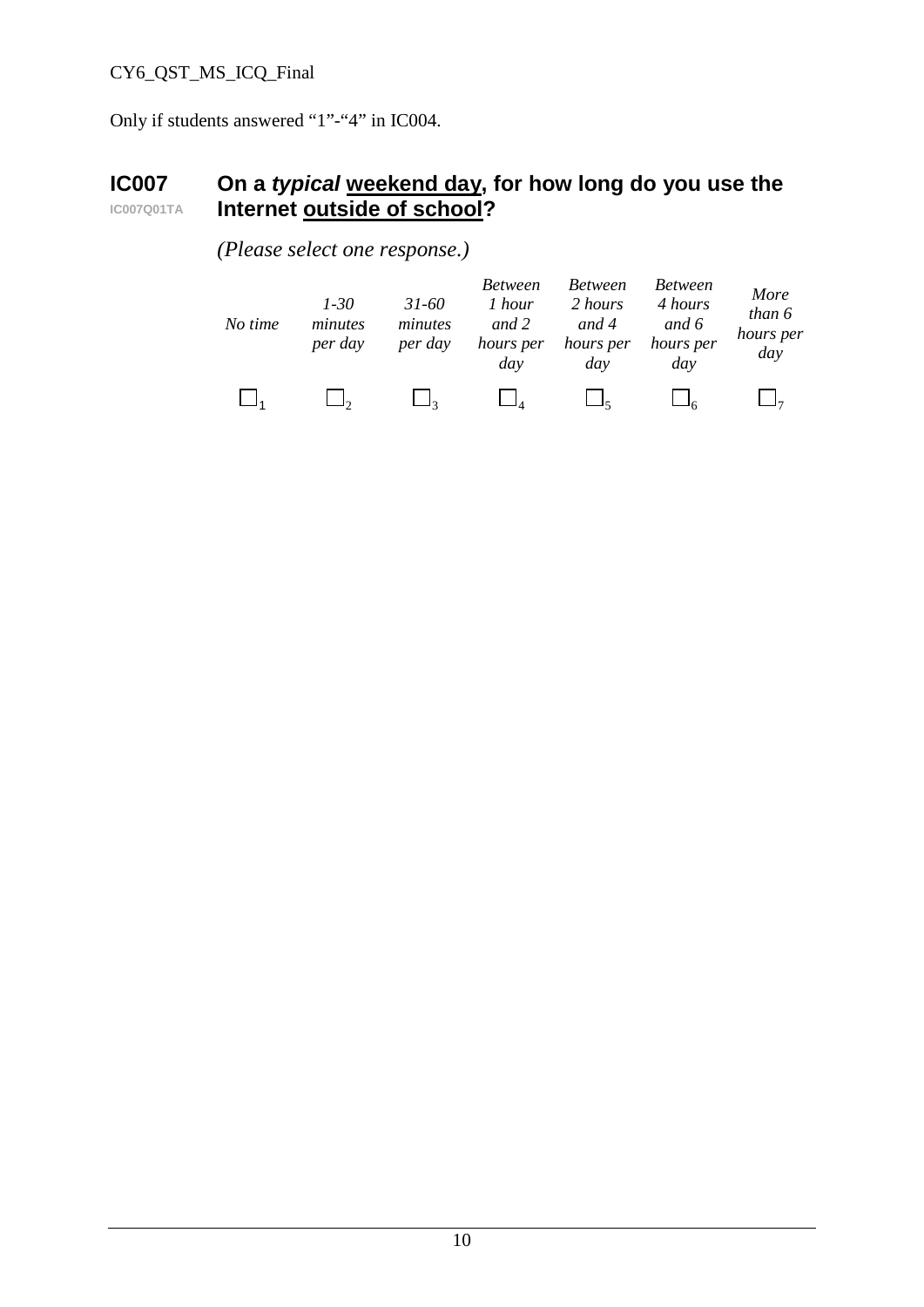### **IC008 How often do you use digital devices for the following activities outside of school?**

|                   |                                                                                                                       | Never<br>or<br>hardly<br>ever | <b>Once</b><br>or<br>twice<br>a<br>month | <b>Once</b><br>or<br>twice<br>a week | Almos<br>t every<br>day | Every<br>day         |
|-------------------|-----------------------------------------------------------------------------------------------------------------------|-------------------------------|------------------------------------------|--------------------------------------|-------------------------|----------------------|
| <b>IC008Q01TA</b> | Playing one-player games.                                                                                             | $\Box_1$                      | $\Box$                                   | $\Box$ 3                             | $\Box_4$                | $\Box_{5}$           |
| <b>IC008Q02TA</b> | Playing collaborative online games.                                                                                   | $\square_1$                   | $\Box_2$                                 | $\Box$ <sub>3</sub>                  | $\Box_4$                | $\Box_{5}$           |
| <b>IC008Q03TA</b> | Using email.                                                                                                          |                               | $\Box$ ,                                 |                                      |                         |                      |
| <b>IC008Q04TA</b> | <chatting online=""> (e.g. <math>\langle</math>MSN<sup>®</sup>&gt;).</chatting>                                       | $\Box_1$                      | $\Box$ <sub>2</sub>                      | $\Box$ <sub>3</sub>                  | $\Box_4$                | $\Box_5$             |
| <b>IC008Q05TA</b> | Participating in social networks<br>(e.g. <facebook>, <myspace>).</myspace></facebook>                                | $\Box_1$                      | $\Box_2$                                 | $\Box_3$                             |                         | ⊾م                   |
| <b>IC008Q07NA</b> | Playing online games via social<br>networks (e.g. $\langle$ Farmville <sup>®</sup> >, $\langle$ The<br>Sims Social>). | $\square_1$                   | $\Box_2$                                 | $\sqcup$ 3                           |                         | $\Box_5$             |
| <b>IC008Q08TA</b> | Browsing the Internet for fun (such<br>as watching videos, e.g.<br>$<$ YouTube <sup>TM</sup> >).                      | $\Box_1$                      | $\Box$ ,                                 | $\Box_{3}$                           | $\Box_4$                | $\Box_{5}$           |
| <b>IC008Q09TA</b> | Reading news on the Internet (e.g.<br>current affairs).                                                               | $\Box_1$                      | $\Box$ ,                                 | $\Box_3$                             | $\Box_4$                | $\sqcup_{5}$         |
| <b>IC008Q10TA</b> | Obtaining practical information<br>from the Internet (e.g. locations,<br>dates of events).                            | $\Box_1$                      | $\Box$ <sub>2</sub>                      | $\Box_3$                             | $\Box_4$                | $\sqcup_{\varsigma}$ |
| <b>IC008Q11TA</b> | Downloading music, films, games<br>or software from the internet.                                                     | $\Box_1$                      | $\Box_2$                                 | $\sqcup_{\mathfrak{Z}}$              |                         | ۽ ل                  |
| <b>IC008Q12TA</b> | Uploading your own created<br>contents for sharing (e.g. music,<br>poetry, videos, computer<br>programs).             | $\Box_1$                      |                                          | $J_3$                                |                         |                      |
| <b>IC008Q13NA</b> | Downloading new apps on a mobile<br>device.                                                                           | $\Box_1$                      | $\Box_2$                                 | $\sqcup_3$                           |                         |                      |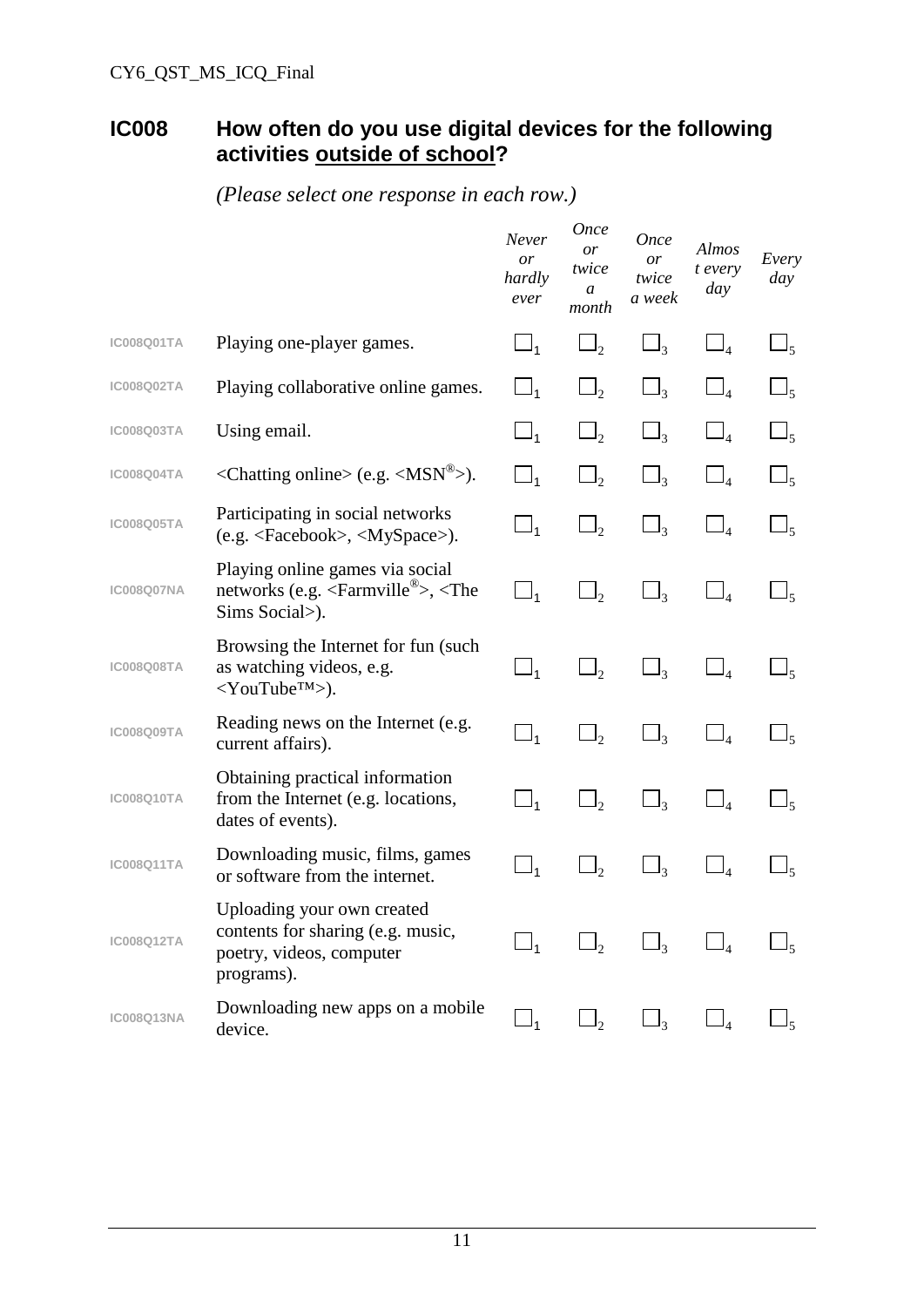### **IC010 How often do you use digital devices for the following activities outside of school?**

|                   |                                                                                                                                          | Never<br><i>or</i><br>hardly<br>ever | <i>Once</i><br>or<br>twice a<br>month | <b>Once</b><br>or<br>twice a<br>week | Almost<br>every<br>day | Every<br>day     |
|-------------------|------------------------------------------------------------------------------------------------------------------------------------------|--------------------------------------|---------------------------------------|--------------------------------------|------------------------|------------------|
| IC010Q01TA        | Browsing the Internet for<br>schoolwork (e.g. for preparing<br>an essay or presentation).                                                | $\Box_1$                             | $\Box$ ,                              | $\Box_{3}$                           | $\Box_4$               | $\Box_5$         |
| IC010Q02NA        | Browsing the Internet to follow<br>up lessons, e.g. for finding<br>explanations.                                                         | $\sqcup_1$                           | $\Box$                                | $\Box_3$                             | $\Box_4$               | $-$ <sub>5</sub> |
| <b>IC010Q03TA</b> | Using email for communication<br>with other students about<br>schoolwork.                                                                | $\sqcup_1$                           | $\mathsf{J}_2$                        | $\Box_3$                             | $\Box_4$               |                  |
| IC010Q04TA        | Using email for communication<br>with teachers and submission of<br>homework or other schoolwork.                                        | $\Box_1$                             | $\Box$                                | $\Box_{3}$                           |                        |                  |
| <b>IC010Q05NA</b> | Using social networks for<br>communication with other<br>students about schoolwork (e.g.<br><facebook>, <myspace>).</myspace></facebook> | $\Box_1$                             | $\Box$                                | $\Box_3$                             | $\Box_4$               | $\Box_5$         |
| <b>IC010Q06NA</b> | Using social networks for<br>Communication with teachers<br>$(e.g. , $                                                                   | $\Box_1$                             | $\Box$                                | $\Box_3$                             |                        | $\Box_{5}$       |
| IC010Q07TA        | Downloading, uploading or<br>browsing material from my<br>school's website (e.g. timetable<br>or course materials).                      | $\_I_1$                              |                                       | $\Box$ <sub>3</sub>                  |                        | $-$ 5            |
| IC010Q08TA        | Checking the school's website<br>for announcements, e.g. absence<br>of teachers.                                                         | $\Box_1$                             | $\Box_2$                              | $\Box_3$                             | $\Box_4$               | $\sqcup_5$       |
| IC010Q09NA        | Doing homework on a computer.                                                                                                            | $\Box_1$                             | $\Box_2$                              | $\Box_3$                             | $\Box_4$               | $\Box_5$         |
| IC010Q10NA        | Doing homework on a mobile<br>device.                                                                                                    | $\Box_1$                             | $\Box$ <sub>2</sub>                   | $\Box_3$                             | $\Box_4$               | $\mathsf{I}_5$   |
| IC010Q11NA        | Downloading learning apps on a<br>mobile device.                                                                                         | $\sqcup_{\mathfrak 1}$               | $\Box$ <sub>2</sub>                   | $\Box_3$                             | $\Box_4$               | $\Box_5$         |
| IC010Q12NA        | Downloading science learning<br>apps on a mobile device.                                                                                 | $\sqcup_1$                           | $\Box$ <sub>2</sub>                   | $\Box$ <sub>3</sub>                  | $\Box_4$               | $\Box_5$         |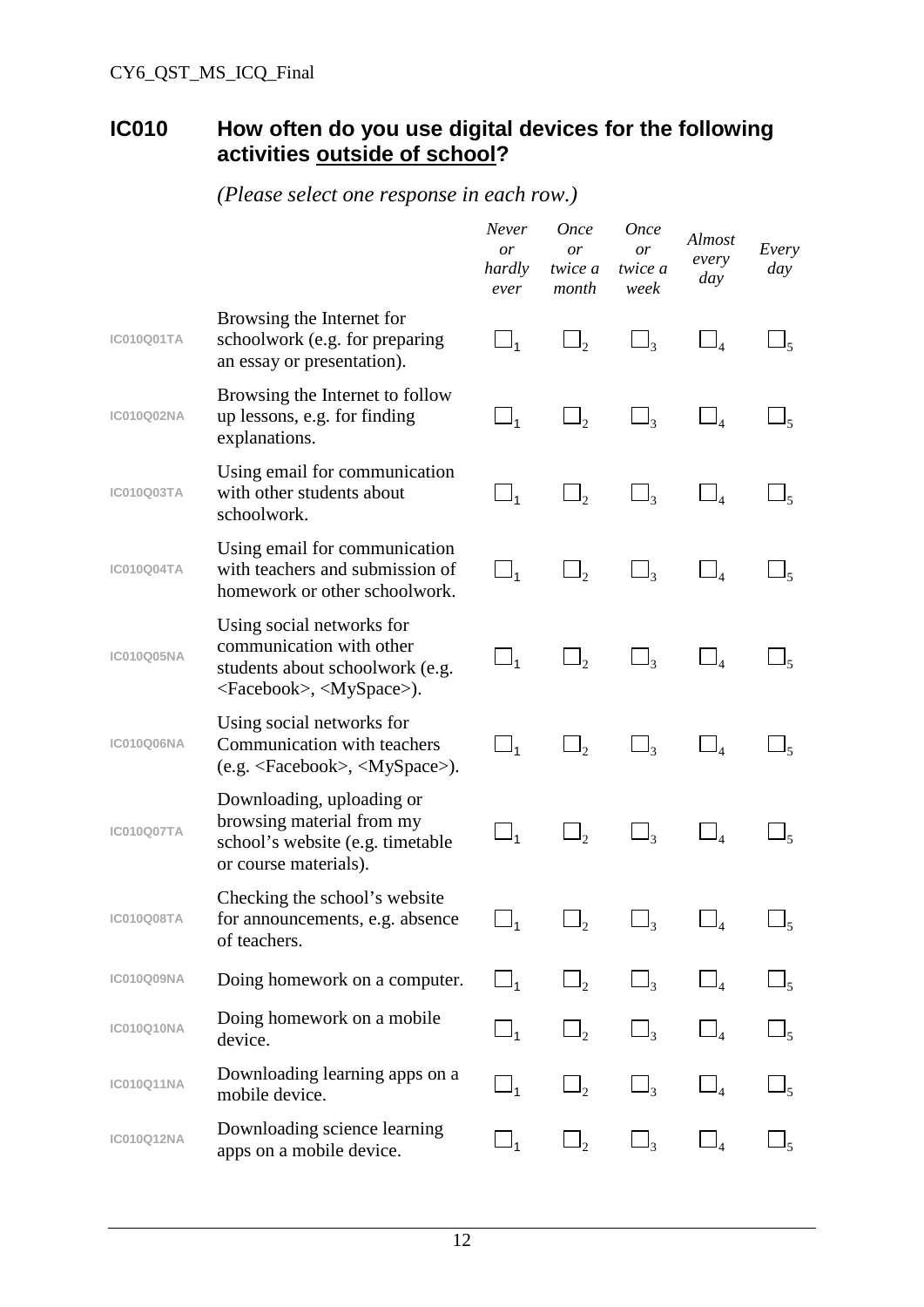### **IC011 How often do you use digital devices for the following activities at school?**

|                   |                                                                                                                      | Never<br>or<br>hardly<br>ever     | <i>Once</i><br>or<br>twice a<br>month | <b>Once</b><br>or<br>twice a<br>week | Almost<br>every<br>day | Every<br>day         |
|-------------------|----------------------------------------------------------------------------------------------------------------------|-----------------------------------|---------------------------------------|--------------------------------------|------------------------|----------------------|
| <b>IC011Q01TA</b> | <chatting online=""> at school.</chatting>                                                                           | $\Box_1$                          | $\Box$ <sub>2</sub>                   | $\Box_3$                             | $\Box_4$               | $\Box_{5}$           |
| <b>IC011Q02TA</b> | Using email at school.                                                                                               | $\Box_1$                          | $\Box_2$                              | $\Box$ 3                             | $\mathbb{I}_4$         | $\sqcup_{\varsigma}$ |
| IC011Q03TA        | Browsing the Internet for<br>schoolwork.                                                                             | $\Box_1$                          | $\Box$ ,                              | $\Box$ <sub>3</sub>                  | $\bar{\square}_4$      | $\Box_{5}$           |
| <b>IC011Q04TA</b> | Downloading, uploading or<br>browsing material from the<br>school's website (e.g.<br>$\langle$ intranet $\rangle$ ). | $\Box_1$                          | $\Box_2$                              | $\Box$ 3                             | $\Box_4$               | $\Box_{5}$           |
| <b>IC011Q05TA</b> | Posting my work on the<br>school's website.                                                                          | $\square_{\scriptscriptstyle{1}}$ | $\Box$ ,                              | $\Box_3$                             | $\Box_4$               | $\Box_5$             |
| <b>IC011Q06TA</b> | Playing simulations at school.                                                                                       | $\Box_1$                          | $\Box$ <sub>2</sub>                   | $\Box_3$                             | $\Box_4$               | $\Box_{5}$           |
| <b>IC011Q07TA</b> | Practicing and drilling, such as<br>for foreign language learning<br>or mathematics.                                 | $\square_{\scriptscriptstyle{1}}$ | $\Box$ ,                              | $\Box$ 3                             | $\Box_4$               | $\Box_{\varsigma}$   |
| <b>IC011Q08TA</b> | Doing homework on a school<br>computer.                                                                              | $\Box_1$                          | $\Box_2$                              | $\Box$ 3                             | $\Box_4$               |                      |
| <b>IC011Q09TA</b> | Using school computers for<br>group work and<br>communication with other<br>students.                                | $\Box_1$                          | $\Box_2$                              | $\Box_3$                             | $\mathbb{I}_4$         |                      |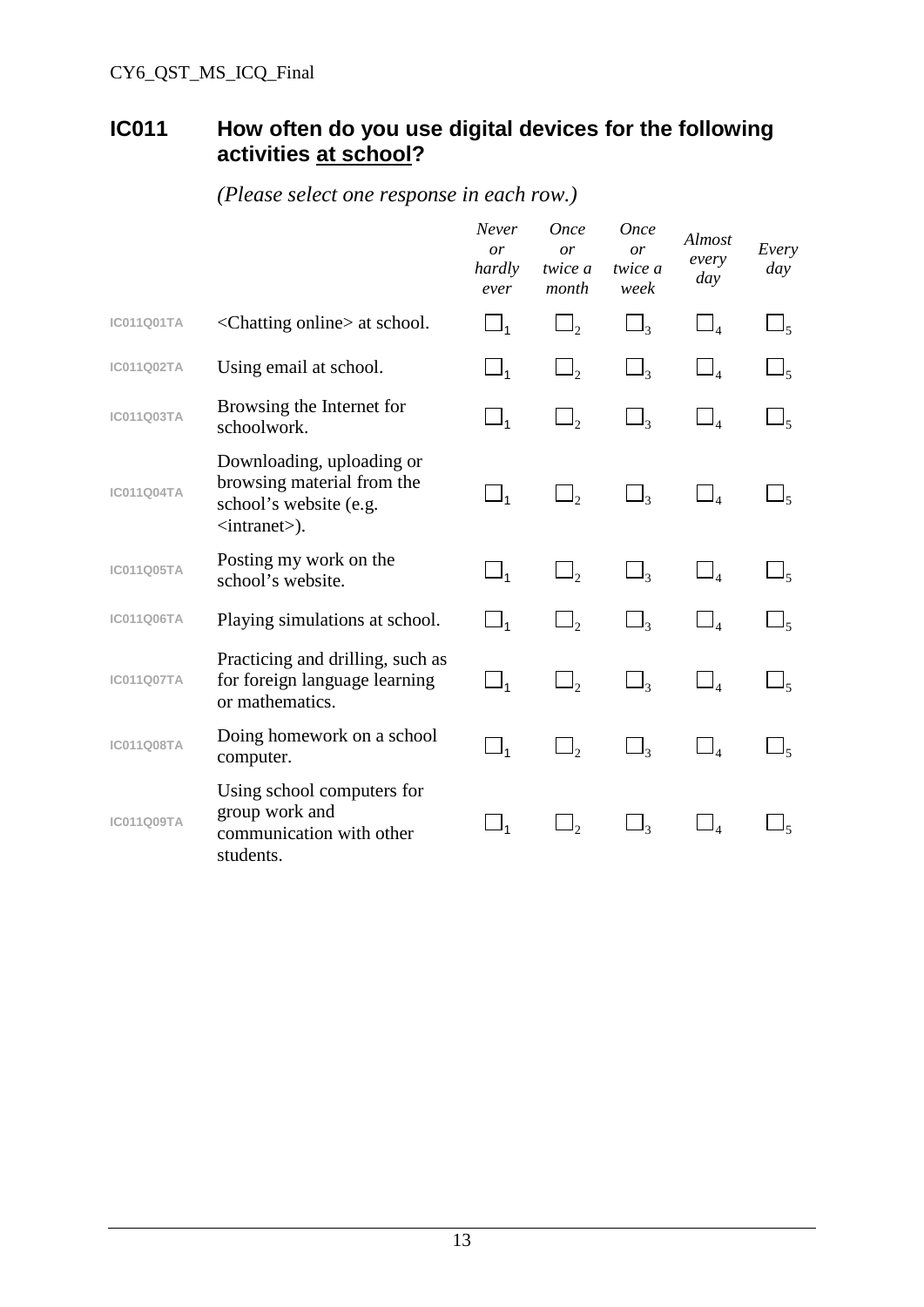#### **IC013 Thinking about your experience with digital media and digital devices: to what extent do you disagree or agree with the following statements?**

*(Please think of different kinds of digital devices such as for example desktop computers, portable laptops, notebooks, smartphones, tablet computers, cell phones without internet access, game consoles, or internet-connected television)*

|                   |                                                                                                                      | <i>Strongly</i><br>disagree | <b>Disagree</b> | Agree | Strongly<br>agree |
|-------------------|----------------------------------------------------------------------------------------------------------------------|-----------------------------|-----------------|-------|-------------------|
| <b>IC013Q01NA</b> | I forget about time when I'm using<br>digital devices.                                                               |                             |                 |       |                   |
| <b>IC013Q04NA</b> | The Internet is a great resource for<br>obtaining information I am interested<br>in (e.g. news, sports, dictionary). |                             |                 |       |                   |
| <b>IC013Q05NA</b> | It is very useful to have social<br>networks on the Internet.                                                        |                             |                 |       |                   |
| <b>IC013Q11NA</b> | I am really excited discovering new<br>digital devices or applications.                                              |                             |                 |       |                   |
| IC013Q12NA        | I really feel bad if no internet<br>connection is possible.                                                          |                             |                 |       |                   |
| <b>IC013Q13NA</b> | I like using digital devices.                                                                                        |                             |                 |       |                   |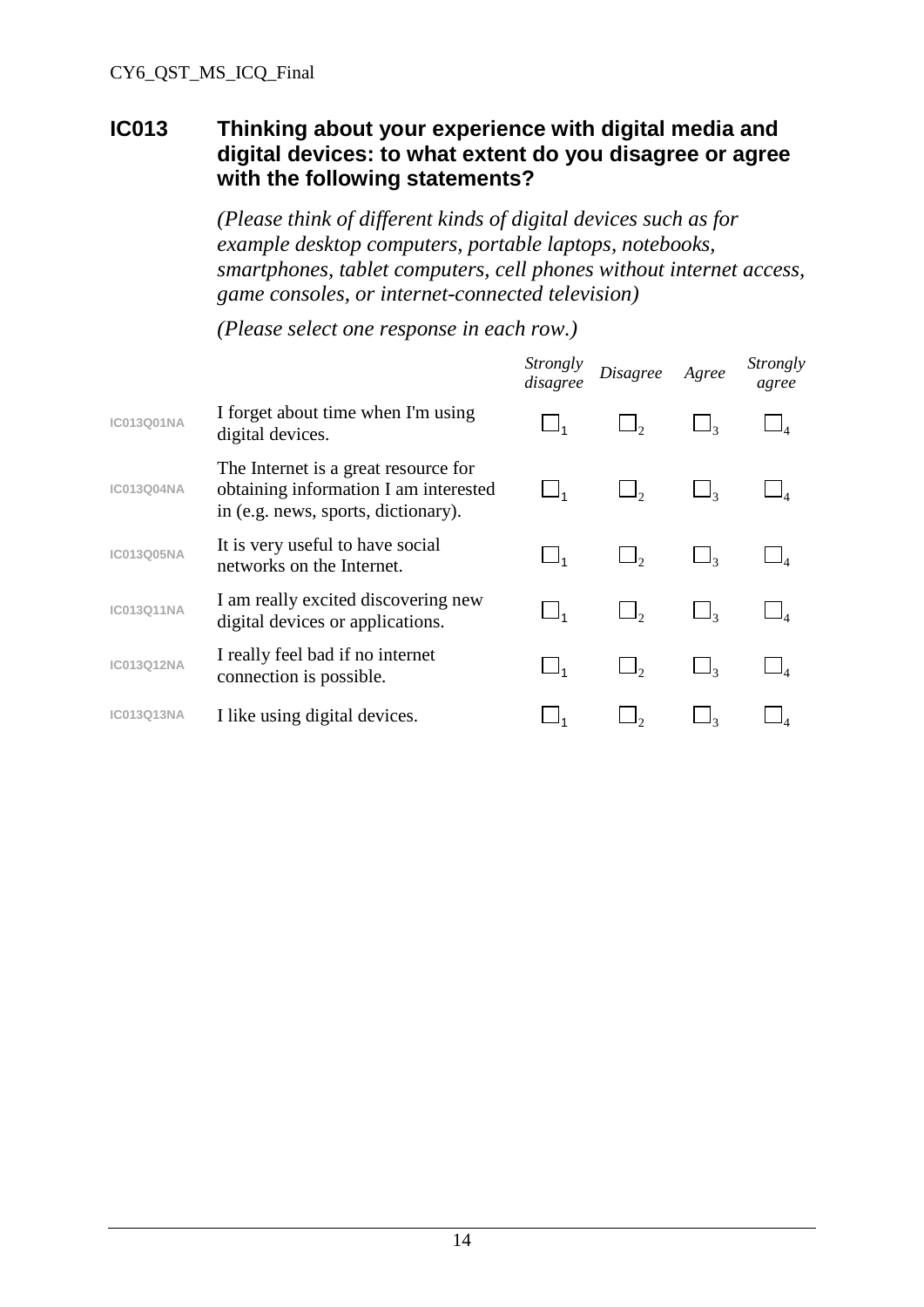#### **IC014 Thinking about your experience with digital media and digital devices: To what extent do you disagree or agree with the following statements?**

*(Please think of different kinds of digital devices such as for example desktop computers, portable laptops, notebooks, smartphones, tablet computers, cell phones without internet access, game consoles, or internet-connected television)*

|                   |                                                                                                               | Strongly<br>disagree | Disagree | Agree | Strongly<br>agree |
|-------------------|---------------------------------------------------------------------------------------------------------------|----------------------|----------|-------|-------------------|
| <b>IC014Q03NA</b> | I feel comfortable using digital<br>devices that I am less familiar with.                                     |                      |          |       |                   |
| <b>IC014Q04NA</b> | If my friends and relatives want to<br>buy new digital devices or<br>applications, I can give them<br>advice. | ∟4                   |          |       |                   |
| <b>IC014Q06NA</b> | I feel comfortable using my digital<br>devices at home.                                                       | $\Box$ <sub>1</sub>  |          |       |                   |
| <b>IC014Q08NA</b> | When I come across problems with<br>digital devices, I think I can solve<br>them.                             |                      |          |       |                   |
| <b>IC014Q09NA</b> | If my friends and relatives have a<br>problem with digital devices, I can<br>help them.                       |                      |          |       |                   |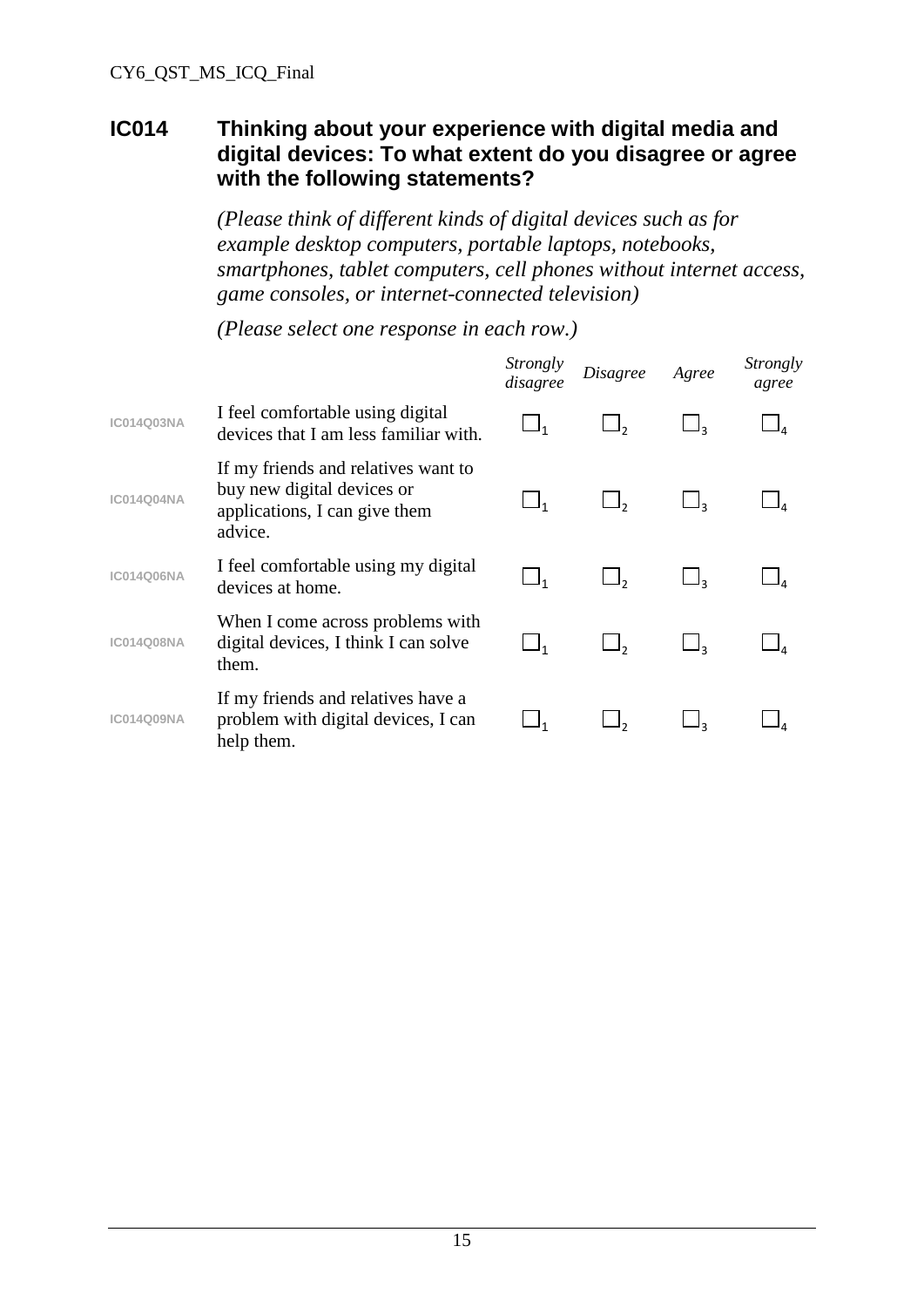#### **IC015 Thinking about your experience with digital media and digital devices: to what extent do you disagree or agree with the following statements?**

|                   |                                                                               | <i>Strongly</i><br>disagree | <b>Disagree</b> | Agree | Strongly<br>agree |
|-------------------|-------------------------------------------------------------------------------|-----------------------------|-----------------|-------|-------------------|
| <b>IC015Q02NA</b> | If I need new software, I install it<br>by myself.                            |                             |                 |       |                   |
| <b>IC015Q03NA</b> | I read information about digital<br>devices to be independent.                |                             |                 |       |                   |
| <b>IC015Q05NA</b> | I use digital devices as I want to use<br>them.                               |                             |                 |       |                   |
| <b>IC015Q07NA</b> | If I have a problem with digital<br>devices I start to solve it on my<br>own. |                             | $\Box$ ,        |       |                   |
| <b>IC015Q09NA</b> | If I need a new application, I<br>choose it by myself.                        |                             |                 |       |                   |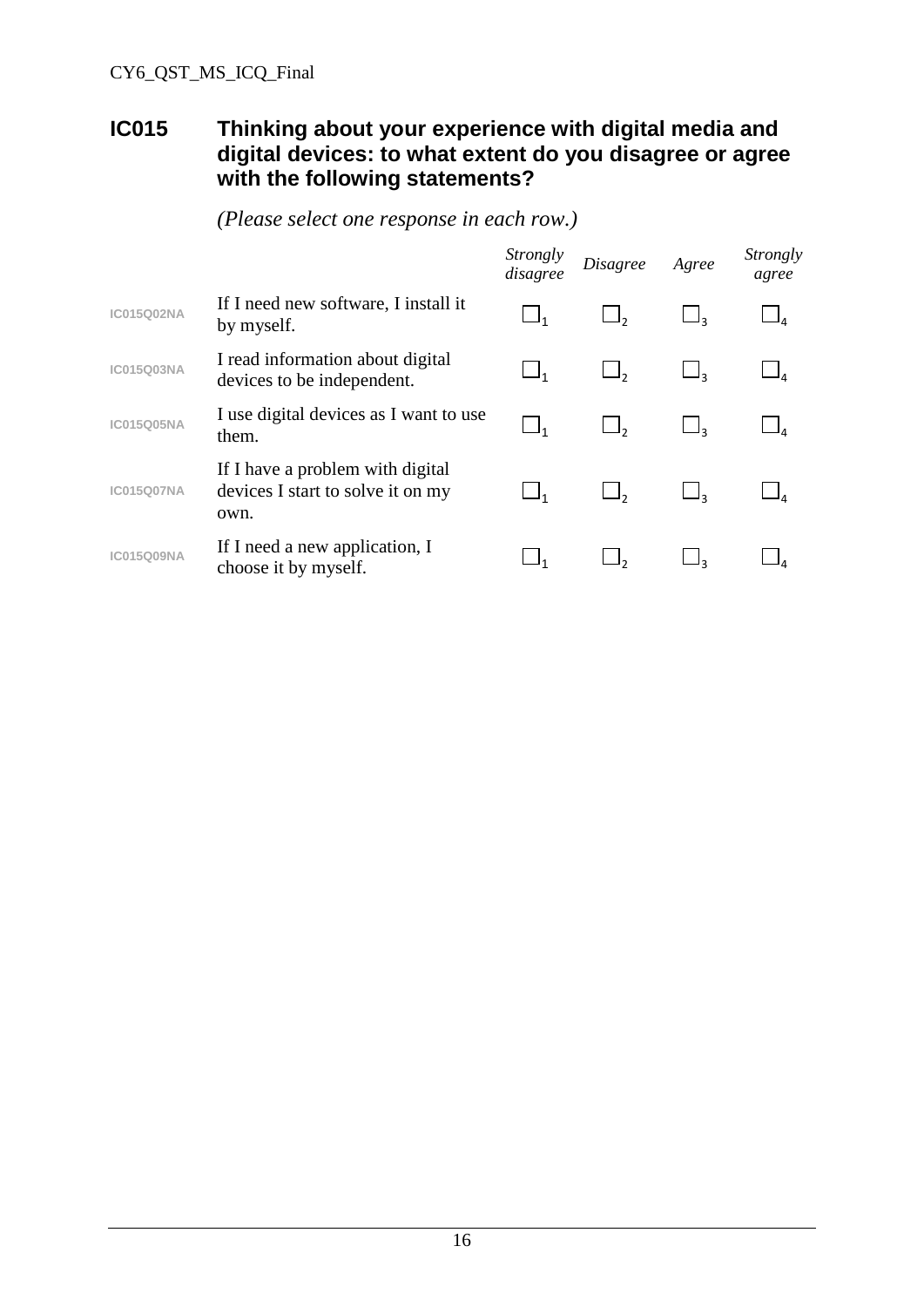#### **IC016 Thinking about your experience with digital media and digital devices: to what extent do you disagree or agree with the following statements?**

*Strongly disagree Disagree Agree Strongly agree* **IC016Q01NA** To learn something new about digital devices, I like to talk about them with my friends. 1  $\Box$ 2  $\Box$ 3  $\Box$ 4 **IC016Q02NA** I like to exchange solutions to problems with digital devices with others on the internet. 1  $\sqcup_2$   $\sqcup_3$   $\sqcup_4$ **IC016Q04NA** I like to meet friends and play computer and video games with them. 1  $\Box$ 2  $\Box$ 3  $\Box$ 4 **IC016Q05NA** I like to share information about digital devices with my friends.  $\Box_1$   $\Box_2$   $\Box_3$   $\Box_4$ **IC016Q07NA** I learn a lot about digital media by discussing with my friends and relatives. 1  $\Box$ 2  $\Box$ 3  $\Box$ 4